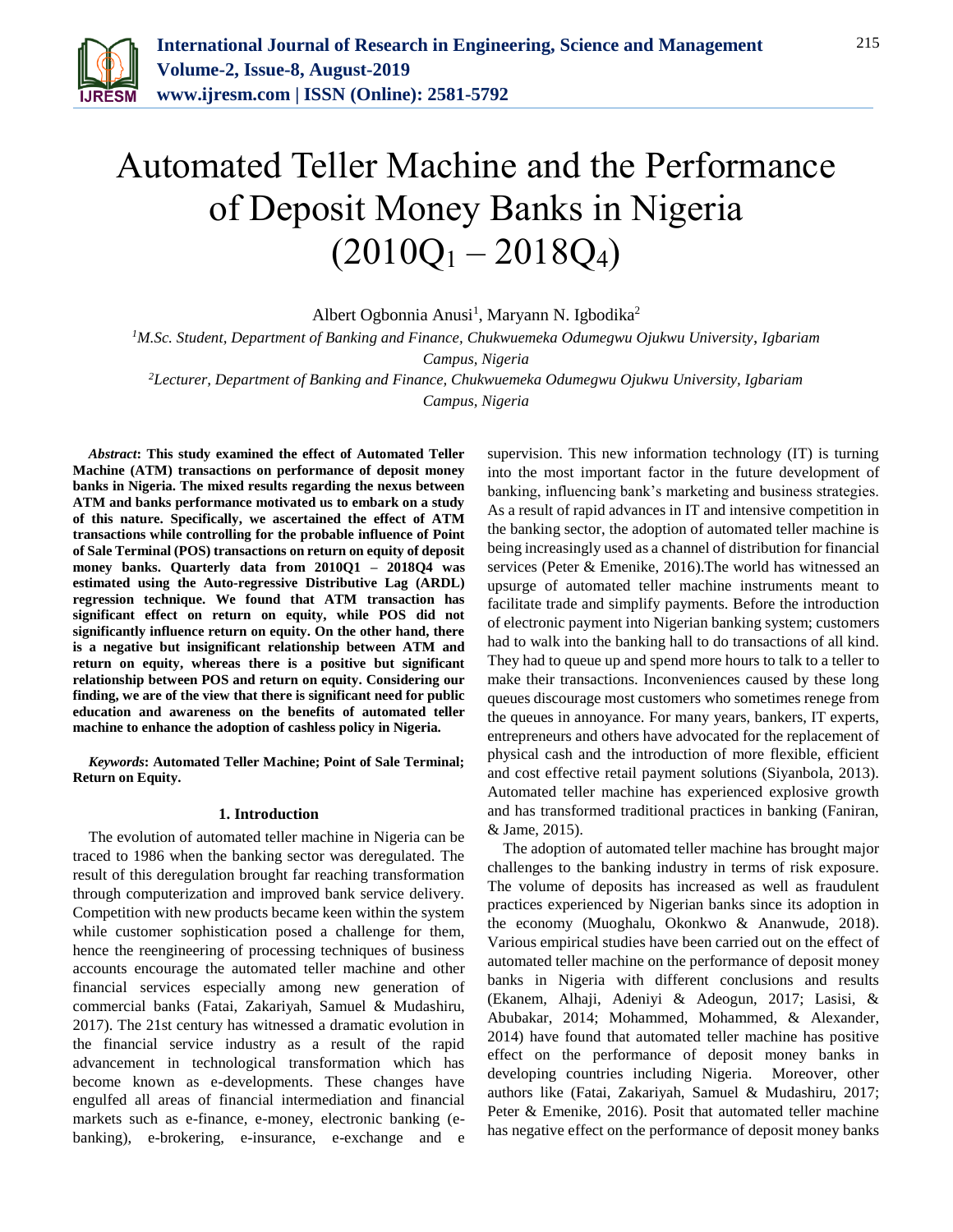

in developing countries including Nigeria. However, most of these studies were done in an environment outside that of Nigeria. Again, the time frames considered in these studies were short and the results from these studies are conflicting. These shortcomings have somehow contributed to the knowledge gap in the literature, thus warranting a more systematic and comprehensive study of the effect of automated teller machine on the performance of deposit money banks in Nigeria. This study seeks to improve on the past studies by making use of a broad data and ordinary least square to examine the effect of automated teller machine on the performance of deposit money banks in Nigeria by following the Autoregressive Distributive Lag (ARDL) model.

#### **2. Literature review**

#### *A. Automated teller machine (ATM)*

Automated teller machine (ATM) is a computer controlled device that dispenses and provides other services to customers who identify them with a personal identification number (PIN). The physical carriage of cash as well as frequent visit to the banks is being reduced. The principal advantage of ATM is that it dispenses cash at any time of the day even as it needs not to be located within the banking premises but in stores, shopping malls, fuel stations etc., unlike the traditional method where customers have to queue for a very long period of time to withdraw cash or transfer funds. The ATM is the most popular e-transaction solution in Nigeria. ATM is popular because of its convenience Ekanem, Alhaji, Adeniyi & Adeogun, 2017). With ATM, it is a lot easier to withdraw money or to check account balance. However, despite its popularity, the ATM has done very little in reducing the amount of cash in the economy. This is because most Nigerians use ATM only for cash withdrawal. Although ATM machines can perform other functions like fund/cash transfer, mobile phone credit recharge and bills payment, cash withdrawals and balance inquiry remain the most popular applications sort after by users in Nigeria (Asidok, & Michael, 2018).

#### *B. Bank performance*

Traditionally, performance in the banking has been measured through costs, time, and quality, which highlight production orientation in the banking (Akhalumeh & Ohiokha, 2012). According to the "triple constraint", a policy is considered to be successful if the service is delivered at the right time, for the right price and quality (Omotunde & John-Dewole, 2013). In this former way of thinking, services were in the dominating position, the crucial field of know-how was production, and the customer was seen as a passive receiver of the building in the end of the construction value chain. However, this production related assessment does not describe the present state of the construction. On the contrary, banking affiliates strongly with customer orientation where service delivered by the banks is emphasized alongside with traditional success factors. Regarding the level of customer satisfaction, the negative

factors appear towards the end of commercial banks services. It is well described by the fact that in less successful projects, all sectors of the project are seen as poor, and if a project succeeds in one sector, it is likely to succeed in another as well. What is noteworthy here is that co-operation and banks qualities of services are not separate dimensions but interwoven with the central processes of banking. Moreover, direct and indirect relationships can be perceived between the factors of customer satisfaction.

#### *C. Theoretical consideration*

We pursued this study within the postulation of Technology Acceptance Model (TAM) and Diffusion of Innovation (DOI) Theory. TAM is an information systems theory that models how users come to accept cashless policy and use a technology that will enhance the performance of deposit money banks in Nigeria. TAM is one of the models that have been developed to provide a better understanding of the usage and adoption of information technology which is the base of cashless policy that will promote the performance of deposit money banks in Nigeria. It is presently a prominent theory used in modelling technology acceptance and adoption in information systems research. The model suggests that when users are presented with a new technology, a number of factors influence their decision about how and when they will use it. The factors are; perceived usefulness and perceived ease-of-use. According to TAM, one's actual use of a technology system is influenced directly or indirectly by the user's behavioural intentions, attitude, perceived usefulness of the system, and perceived ease of the system. Diffusion of Innovation theory seeks to explain how, why, and at what rate new ideas and technology spread through cultures. Diffusion Innovation Theory consists of six major components: innovation characteristics, individual user characteristics, adopter distribution over time, diffusion networks, innovativeness and adopter categories, and the individual adoption process which are the bases of cashless policy that promote the performance of deposit money banks in Nigeria.

#### *D. Empirical studies*

Ekanem, Alhaji, Adeniyi and Adeogun (2017) investigate the impact of automated teller machine (ATM) on customer satisfaction and profitability of deposit money banks in Nigeria. The study used a quantitative approach to data collection to gather information from selected customers and workers of deposit money banks in Maiduguri, Borno state, Nigeria. In this study, a well-structured closed ended questionnaire was designed and distributed to participants in the responding organizations to elicit information pertaining to their adoption of ATM in conducting financial transactions with deposit money banks. The data obtained were analyzed and presented in tabular form with the aid of descriptive statistics. This study found that the generality of the concept of electronic automation has in the past few decades accorded great acceptance and relevance in almost all organizations, institutions and especially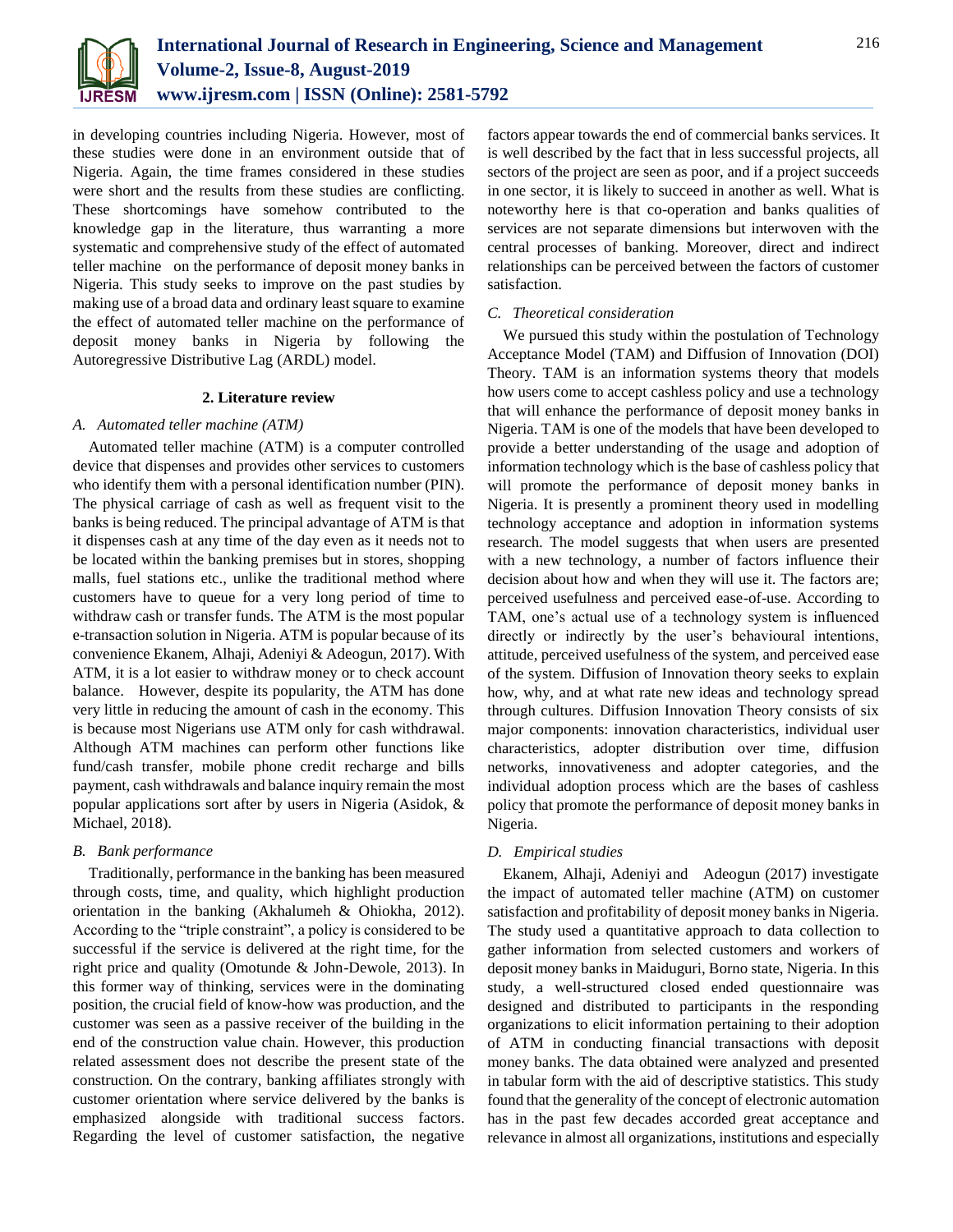

the banking institutions.

Asidok, and Michael, (2018) estimates the impact of automated teller machine (ATM) transactions on bank profitability in Nigeria using selected banks data from Electronic payment system office, Central Bank of Nigeria statistical bulletin from 2007-2016.The study adopts Panel unit root and SURE model estimation technique to conduct quantitative analysis for four selected old and new generation banks. The results of this study were analyzed using economic a priori criteria, statistical criteria and econometric criteria. The positive and statistically significant relationship between automated teller machine of old and new generation banks in Nigeria indicates that automated teller machine is a major factor that contributes to old and new banks performance in Nigeria. The positive and statistically significant relationship between point of sale of old and new generation bank in Nigeria indicates that point of sale is a major factor that contributes to old and new banks performance in Nigeria. The positive and statistically significant relationship between mobile banking of old and new generation banks in Nigeria indicates that mobile banking is a major factor that contributes to old and new banks performance in Nigeria.

Moughalu, Okonkwo and Ananwude (2018) empirically ascertained the effect of automated teller machine (ATM) related fraud on deposit money banks financial performance in Nigeria. Empirical studies relating to electronic banking and banks performance in Nigeria has been centered on its benefit of improving profitability of deposit money banks while the effect of fraud perpetrated on automated teller machine (ATM) platforms used by banks operating in the economy are often neglected. The Ordinary Least Square (OLS) was applied in estimating the regression equation, whereas effect of fraud on various channels of electronic banking and financial performance ascertained with the help of the granger causality analysis. The findings from the study dispelled that fraud on point of sale terminals has significant negative effect on interest income, while fraud on automated teller machines, mobile banking and web had no effect on return on assets, return on equity and non-interest income of banks.

Amu, and Nathaniel (2016) studied the relationship between automated teller machine (ATM) and the performance of Nigerian commercial banks. Commercial banking performance was proxied by customer's deposits. Engle-Granger cointegration model was used to analyze data for the sample period January 2009 to December 2013. The results show that automated teller machine (ATM) is not co-integrated with both the savings and time deposits but are co-integrated with demand deposits.

Mohammed, Mohammed and Alexander (2014) examine the introduction of the ATM into the banking system. Questionnaire questions were used to generate data. The research reveals that weak government policy on banks, illiteracy as well as non-challant attitude of customer care services is to be blamed for the dwindling use of ATM in the

state. The study adopted an ex-post facto research design because the data for the study are secondary data that were sourced from Central Bank of Nigeria (CBN), Statistical Bulletin and Statement of Accounts, National Bureau of Statistics (NBS) for the period under review. Return on equity is the dependent (Y) variable while the major explanatory variable (X) considered in the study is automated teller machine is independent variable.

Olatokun and Igbinedion (2009) investigate the adoption of ATM in Nigeria. The result of the study indicates that constraint such as relative advantage, complexity, compatibility and trial ability were positively related to attitude to the use of ATM cards in Nigeria.

Akhalumeh and Ohioka (2012) investigated some challenges with the introduction of cashless policy. Their findings show that 34.0% of the respondents cited problem of internet fraud, 15.5% cited problem of limited POS/ATM, 19.6% cited problem of illiteracy and 30.9% stayed neutral - the respondent not sure of problem being expected or experienced. While in some quarters there was fear of unemployment, some believe it will create more jobs especially when companies manufacturing POS machine are cited in Nigeria. More so, data sourced from Central Bank of Nigeria portal shows that Lagos state, with a population of 17 million people, only has sixty-one Point of Sales, twenty bank branches and twenty-four ATMs per 100,000 people.

Echekoba and Ezu (2012) in a research carried out in Nigeria, observed that 68.2% of the respondent complained about long queues in the bank, 28.9% complained of bad attitude of teller officers (cashiers), while 2.89% complained of long distance of bank locations to their home or work places. Likewise, in her 24th NCS national conference in December 2015, CBN data shows that 51% of withdrawal done in Nigeria was through ATM, while 33.6% was through over the counter (OTC) cash withdrawals and 13.6% through Cheque. Payment was also done through point of sales machine (POS) which accounted for 0.5% and web 1.3%. Therefore, if the introduction of ATM in Nigeria cash withdrawals system reduced OTC withdrawal; then it will implies that introduction of cashless policy supported by application of information technology can achieve more to reduce over dependent on cash payment in Nigeria economy.

Morufu and Taibat (2012) used qualitative survey to ascertain banker's perceptions of electronic banking in Nigeria. The results suggest that bankers in Nigeria perceive electronic banking as a tool for minimizing inconvenience, reducing transaction costs, altering customers queuing pattern and saving customers banking time are far less to satisfy the needs of the population.

Igbara, Emerenini, and Daasi, (2015) examine the impact of cashless policy on small scale businesses. The study carried out in Ogoni of Rivers state, using the purposive sampling technique, 250 owners and operators of small scale businesses were selected and administered questionnaire. The data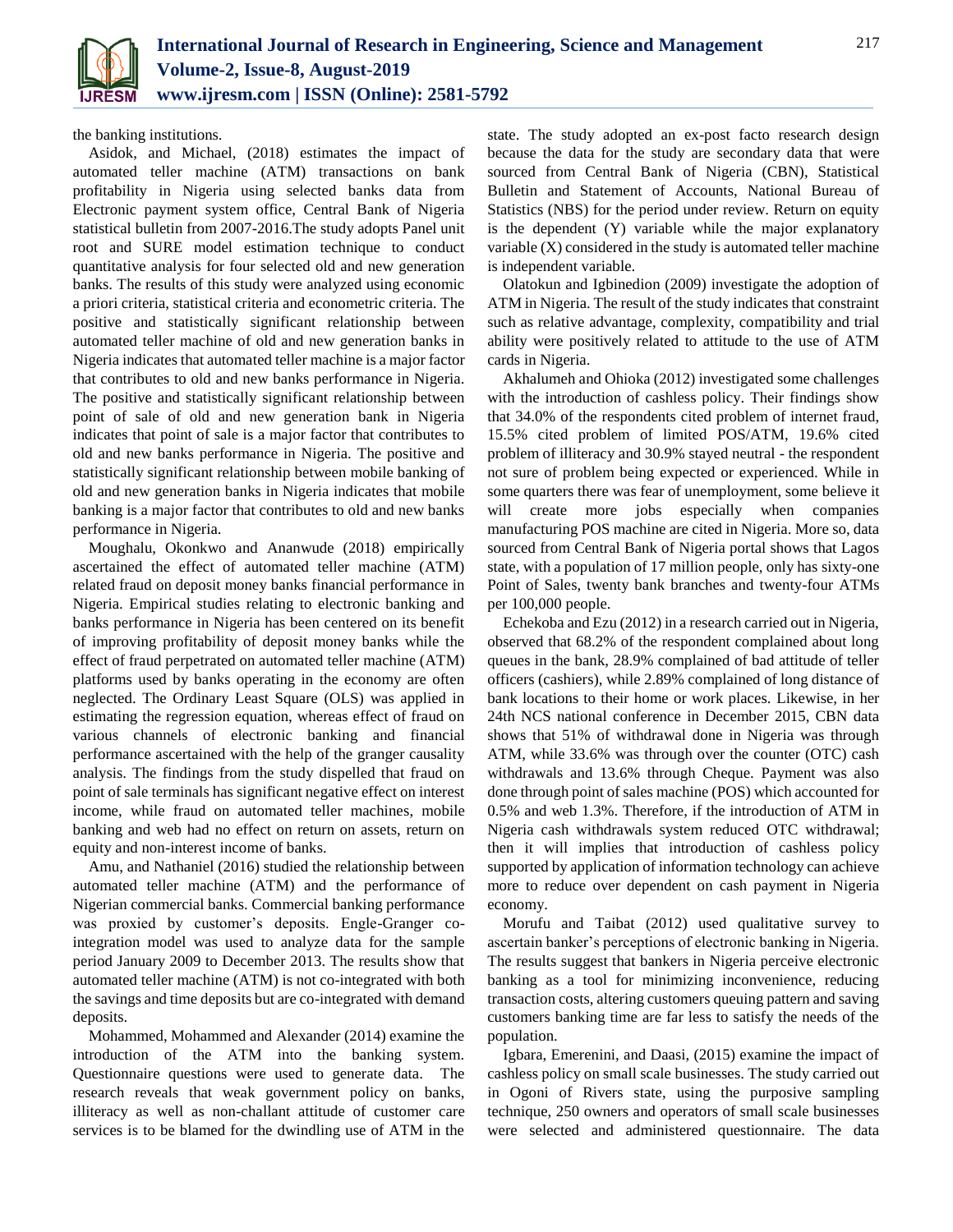

collected were coded and analyzed using frequency table and percentage, while regression analysis was used to test the formulated hypotheses using SPSS (Statistical Package for Social Sciences). The results indicates that: small scale businesses in Ogoni land are predominately occupied by sole proprietorship with meager income with a significant numbers of them having a very poor banking habit; it was also found out that small scale businesses statistically do not rely on heavy capital outlay; couple with the fact that provision of services is their main business activity makes bank transaction, ATMs usage and online banking of less or no significance since their transaction is grossly hinged on "cash and carry basis"; the findings from the study also suggest that operators of small scale business have zero tolerance to ICT usage in both the operations and transactions of their businesses; and this constitute a major challenge to the adoption of cashless policy in the study area and generally, there was a negative significant influence of the introduction of cashless policy on the operations and growth of small scale businesses in Ogoni land.

# **3. Method and data**

This study applied an ex-post facto research design on the basis that the data needed for the analysis were available within the period studied that is,  $2010Q1 - 2018Q4$ . The model was estimated using the Autoregressive Distributive Lag (ARDL) model. The data were purely secondary in nature and were carefully sourced from Nigeria Deposit Insurance Corporation (NDIC) quarterly reports. Performance of deposit money banks in Nigeria which is the dependent variable was measured using Return on Assets (ROE). Value of transaction on Automated Teller Machine (ATM) is the independent variable. That notwithstanding, we included transaction done on Point of Sale Terminals (POS) as control variable since there are perfected using the ATM cards.

#### *A. Empirical Model Specification*

The model used for the study was the adaptation and modifications from the work of Uchenna (2015) who examined the effect of automated teller machine on banks' profitability in Nigeria. The model is stated thus:

$$
ROE = f (ATM)
$$
 (1)

Where:

 $ROE = Return$  on Equity

ATM = Automated Teller Machine

The model was modified by introducing a control variable: Point of Sale Terminal (POS) and thus:

$$
ROE = f (ATM, POS)
$$
\n
$$
E_{\text{C}nonconstrained transformation of E, C} \quad 2 \text{ is stated as:}
$$
\n
$$
(2)
$$

Econometric transformation of Equ. 2 is stated as:

$$
LogROE_t = \beta_0 + \beta_1 LogATM_t + \beta_2 LogPOS_t + u_t \tag{3}
$$

Where:  $ROE = Return$  on Equity ATM = Automated Teller Machine

# POS= Point of Sale

 $β<sub>0</sub>$  and  $μ$  are the constant and error term respectively, while  $β<sub>1</sub>$ , and  $β<sub>2</sub>$  are the coefficient of automated teller machine and point of sale terminals.

## **4. Results and data interpretation**

## *A. Descriptive features of the data*

The descriptive characteristic of the data is summarized in Table 1. From the descriptive statistic of the data, the mean were divulge to be 11.04, 898.08 and 154.59 for ROE, ATM and POS, while the median are 4.95, 922.46 and 74.13 respectively. The standard deviation of the data are 26.96 for ROE, 511.88 for ATM and 194.97 for POS. The maximum and minimum values are 162.98 and -5.48 for ROE, 1832.55 and 62.59 for ATM and 714.35 and 1.87 for POS. from the Jarque-Bera statistic, the data followed normal distribution as the pvalues for ROE, ATM and POS are significant at 5%. With this, inference made from the regression output would be deemed reliable and devoid of any outlier that possess threat to the reliability of the regression estimate.

| Table 1             |                               |            |            |
|---------------------|-------------------------------|------------|------------|
|                     | <b>Descriptive Properties</b> |            |            |
|                     | <b>ROE</b>                    | <b>ATM</b> | <b>POS</b> |
| Mean                | 11.03806                      | 898.0825   | 154.5914   |
| Median              | 4.950000                      | 922.4600   | 74.12500   |
| Maximum             | 162.9800                      | 1832.550   | 714.3500   |
| Minimum             | $-5.480000$                   | 62.59000   | 1.870000   |
| Std. Dev.           | 26.95608                      | 511.8804   | 194.9681   |
| <b>Skewness</b>     | 5.175657                      | 0.089969   | 1.489436   |
| Kurtosis            | 29.68265                      | 1.921545   | 4.227100   |
| Jarque-Bera         | 1228.671                      | 15.793165  | 15.56919   |
| Probability         | 0.000000                      | 0.007961   | 0.000416   |
| Sum                 | 397.3700                      | 32330.97   | 5565.290   |
| Sum Sq. Dev.        | 25432.05                      | 9170755.   | 1330439.   |
| <b>Observations</b> | 36                            | 36         | 36         |

*Source: Data Output from E-views 10.0*

#### *B. Test for Stationarity of Data*

We utilized the Augmented Dickey-Fuller (ADF) Test and Phillips Perron (PP) to ascertain the stationarity properties of the data. The test for stationarity was performed at first difference using two criteria: intercept and trend intercept. As can be seen in Table 2 and 3, the data have no stationarity defects that can affect the output of the regression analysis thus result would be considered reliable in statistical terms.

|                  |                                       | Table 2                      |               |
|------------------|---------------------------------------|------------------------------|---------------|
|                  |                                       | <b>ADF Stationarity Test</b> |               |
| <b>Variables</b> | Intercept                             | <b>Trend and Intercept</b>   | <b>Remark</b> |
| <b>ROE</b>       | $-5.116889(0.00)*$                    | $-11.05933(0.00)*$           | Stationary    |
| ATM              | $-7.951756(0.00)*$                    | $-7.836854(0.00)*$           | Stationary    |
| <b>POS</b>       | $-5.811860(0.00)*$                    | $-5.236556(0.00)*$           | Stationary    |
|                  | Source: Data Output from E-views 10.0 |                              |               |

|  | Table 3 |  |  |
|--|---------|--|--|
|  |         |  |  |

| <b>PP Stationarity Test</b> |                                                                  |                            |               |
|-----------------------------|------------------------------------------------------------------|----------------------------|---------------|
| <b>Variables</b>            | <b>Intercept</b>                                                 | <b>Trend and Intercept</b> | <b>Remark</b> |
| <b>ROE</b>                  | $-31.48659(0.00)*$                                               | $-31.67032(0.00)*$         | Stationary    |
| <b>ATM</b>                  | $-10.79168(0.00)*$                                               | $-10.48181(0.00)*$         | Stationary    |
| <b>POS</b>                  | $-3.026076(0.04)$ **                                             | $-5.236556(0.00)*$         | Stationary    |
|                             | $\alpha$ $\alpha$ , $\alpha$ $\beta$ , $\beta$ $\beta$ , $\beta$ |                            |               |

 *Source: Data Output from E-views 10.0*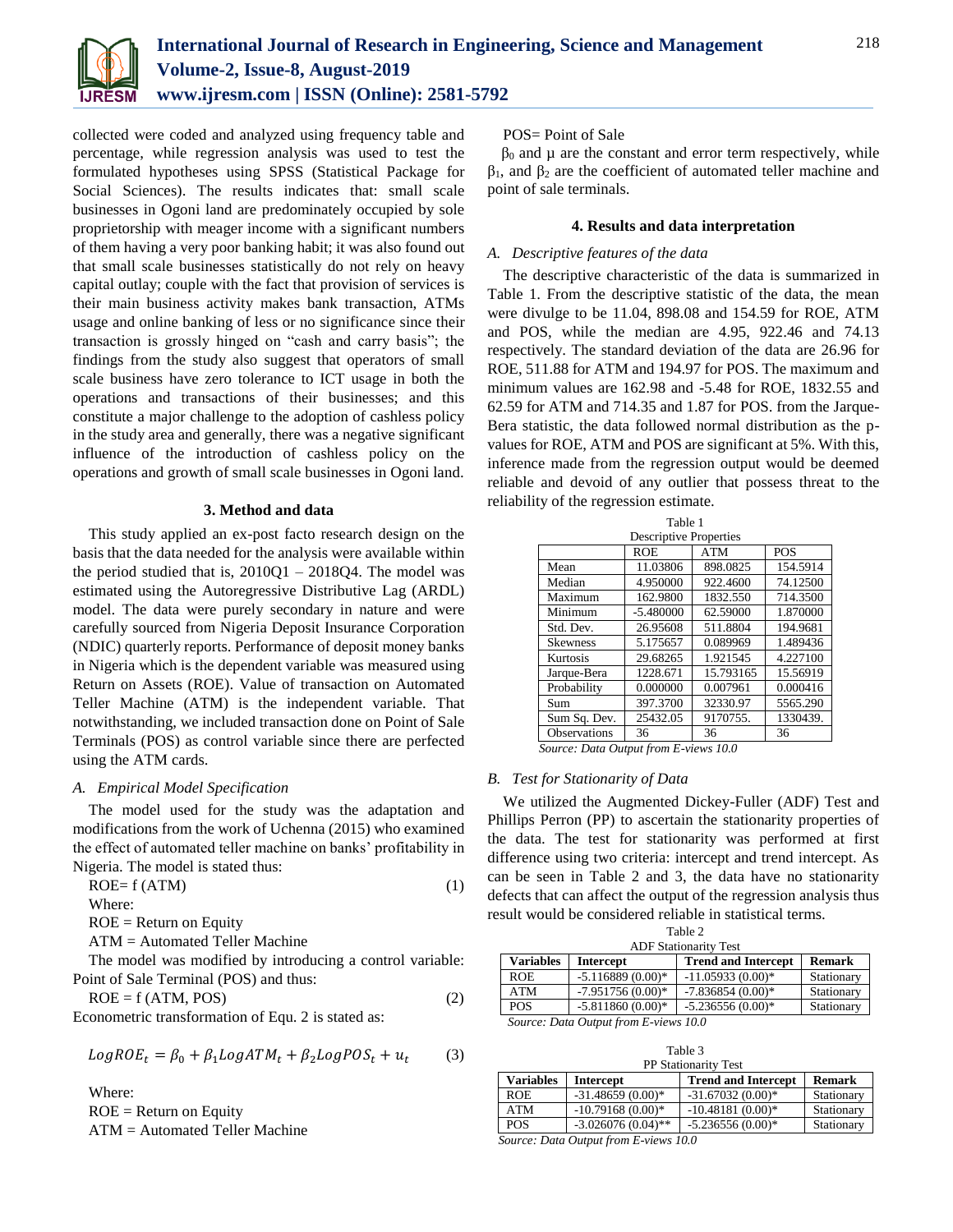

# *C. Sensitivity Analysis*

Sensitivity analysis is needed as an affirmation to the fitness and stability of the model specified as required by classical linear model estimation in econometric. To this end, this study utilized serial correlation LM test, heteroskedasticity test and Ramsey reset specification tests. The assumption underlying the three (3) tests of sensitivity analysis is that the p-value of the f-statistic must be greater than 0.05. A p-value less than 0.05 on any of the three (3) tests of sensitivity analysis is considered a fall out of the diagnostic test chosen thus result would be assumed null and void in statistical point of view. With the result in Tables  $5 - 6$ , the model of this study passed the sensitivity analysis giving the impression that the output of the analysis would be adduced to be reliable.

| Table 4                               |             |        |  |  |
|---------------------------------------|-------------|--------|--|--|
| Serial Correlation LM Test            |             |        |  |  |
| $Obs*R$ -squared                      | F-statistic | Prob.  |  |  |
| 6.959025                              | 2.640102    | 0.0973 |  |  |
| Source: Data Output from E-views 10.0 |             |        |  |  |

| Table 5                               |             |        |  |  |
|---------------------------------------|-------------|--------|--|--|
| Heteroskedasticity Test               |             |        |  |  |
| $Obs*R$ -squared                      | F-statistic | Prob.  |  |  |
| 10.68048                              | 1.052042    | 0.4376 |  |  |
| Source: Data Output from E-views 10.0 |             |        |  |  |

| Table 6                           |      |                                       |  |  |
|-----------------------------------|------|---------------------------------------|--|--|
| <b>Ramsey Reset Specification</b> |      |                                       |  |  |
| F-statistic                       | Df   | Probability                           |  |  |
| 2.445376                          | 1.20 | 0.1336                                |  |  |
|                                   |      | Source: Data Output from E-views 10.0 |  |  |

#### *D. ARDL Co-integration*

The ARDL result in Table 7 discloses the presence of cointegration/long run relationship between transaction on ATM and performance of deposit money banks in Nigeria. We arrived at this conclusion on the basis that the f-statistic of 223.6447 is far way greater than the upper and lower bound critical values of 3.87 and 3.10 respectively. It would be adduced that the wealth of shareholders are related with ATM. The amount of fund invested in the installation of ATMs by deposit money banks significantly relates with performance.

| Table 7<br>Bound Test for ROE, ATM and POS |                         |             |                          |  |
|--------------------------------------------|-------------------------|-------------|--------------------------|--|
| T-Test                                     | 5% Critical Value Bound |             | Remark                   |  |
| F-Statistic                                | Lower Bound             | Upper Bound |                          |  |
| 223.6447                                   | 3.10                    | 3.87        | Null Hypothesis Rejected |  |
| Source: Data Output from E-views 10.0      |                         |             |                          |  |

*Source: Data Output from E-views 10.0*

#### *E. ARDL Short Run Relationship*

The ARDL result in Table 8 shows that ATM has a negative but insignificant relationship with banks performance measured by return on equity, while a POS has a positive but significant relationship with return on equity. A unit rise in ATM leads to 1.04% depreciation in return on equity. This is contrary to a priori of a positive relationship considering the fact that transaction on ATMs are expected to improve efficiency and service delivery of the banks which would reduce cost thus increase performance. This is in agreement with the work of Moughalu, Okonkwo and Ananwude (2018) who found that transaction on ATM has negative relationship with performance of deposit money banks in Nigeria. On other hand, a percentage increase in transaction on POS results in 4.95% appreciation in return on equity of banks this supporting the finding of Asidok and Michael (2018) and Ekanem, Alhaji, Adeniyi and Adeogun (2017) on the positive linkage between POS and performance of banks. Holding ATM and POS constant, return on equity would be valued at 28.62%. With inference, from the adjusted R-squared, ATM and POS explained 70.48% changes in banks performance: return on equity. This is statistically significant as revealed by the f-statistic of 8.40 and p-value of  $0.00$  ( $0.00 <$ 0.05). With regard to the issue of autocorrelation in the model, the Durbin Watson value of 2.4 implies that there is no issue of autocorrelation in the model. Moreover, the serial correlation in Table 4 provides evidence that the variables in the model were not serially correlated.

|                    | ARDL Regression: ROE, ATM and POS |            |                       |          |
|--------------------|-----------------------------------|------------|-----------------------|----------|
| Variable           | Coefficient                       | Std. Error | t-Statistic           | Prob.    |
| $ROE(-1)$          | $-0.056968$                       | 0.024391   | $-2.335579$           | 0.0295   |
| $ROE(-2)$          | $-0.012161$                       | 0.022960   | $-0.529675$           | 0.6019   |
| $ROE(-3)$          | $-0.147498$                       | 0.022917   | $-6.436264$           | 0.0000   |
| $ROE(-4)$          | $-0.113403$                       | 0.023510   | -4.823557             | 0.0001   |
| <b>ATM</b>         | $-0.010387$                       | 0.005803   | -1.789887             | 0.0879   |
| $ATM(-1)$          | $-0.001261$                       | 0.006729   | $-0.187345$           | 0.8532   |
| $ATM(-2)$          | $-0.000203$                       | 0.006796   | $-0.029814$           | 0.9765   |
| $ATM(-3)$          | $-0.007890$                       | 0.006892   | $-1.144840$           | 0.2652   |
| $ATM(-4)$          | $-0.011639$                       | 0.006751   | $-1.724058$           | 0.0994   |
| <b>POS</b>         | 0.049482                          | 0.009143   | 5.412037              | 0.0000   |
| $\subset$          | 28.62152                          | 3.250925   | 8.804117              | 0.0000   |
| R-squared          | 0.800006                          |            | Mean dependent var    | 5.563125 |
| Adjusted R-        | 0.704771                          |            | S.D. dependent var    | 5.371542 |
| squared            |                                   |            |                       |          |
| S.E. of regression | 2.918627                          |            | Akaike info criterion | 5.246390 |
| Sum squared resid  | 178.8861                          |            | Schwarz criterion     | 5.750237 |
| Log likelihood     | -72.94224                         |            | Hannan-Quinn criter.  | 5.413401 |
| F-statistic        | 8.400317                          |            | Durbin-Watson stat    | 2.415593 |
| Prob (F-statistic) | 0.000024                          |            |                       |          |
|                    |                                   |            |                       |          |

Table 8

*Source: Data Output from E-views 10.0*

# *F. Effect determination*

The effect of ATM and POS on performance of deposit money banks was determined using the granger causality analysis. As reveal in Table 9, there is a unidirectional causal relationship between ATM and return on equity. Causality runs from ATM to return on equity at 5% level of significance. The implication of this result is that ATM has significant effect on the performance of deposit money banks in Nigeria. Performance of deposit money banks in terms of return on equity is greatly determined by investment and transaction on ATM. Conversely, there was no unidirectional causal relationship between POS and return on equity. Put differently, POS transactions has no significant effect on deposit money banks performance.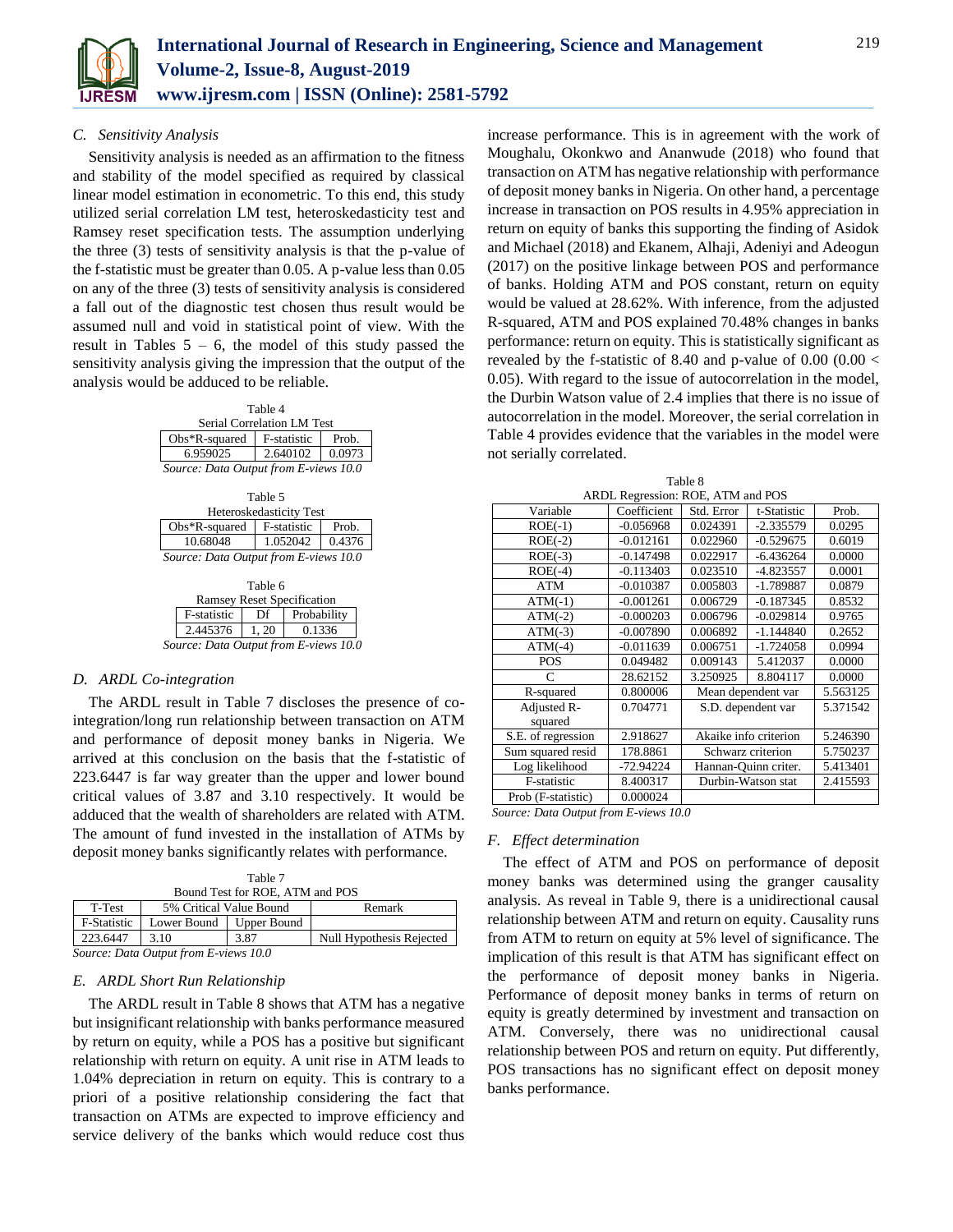

| Table 9                                                                              |     |                               |        |              |
|--------------------------------------------------------------------------------------|-----|-------------------------------|--------|--------------|
|                                                                                      |     | <b>Granger Causality Test</b> |        |              |
| Null Hypothesis:                                                                     | Obs | F-Statistic                   | Prob.  | Remarks      |
| ATM does not Granger Cause ROE                                                       | 35  | 4.85689                       | 0.0348 | Causality    |
| ROE does not Granger Cause ATM                                                       |     | 1.29161                       | 0.2642 | No Causality |
| POS does not Granger Cause ROE                                                       | 35  | 0.99850                       | 0.3252 | No Causality |
| ROE does not Granger Cause POS                                                       |     | 0.00011                       | 0.9917 | No Causality |
| $\sim$ $\sim$<br>$\mathbf{r}$ $\alpha$ $\beta$ $\mathbf{r}$ $\mathbf{r}$<br>$\cdots$ |     |                               |        |              |

 *Source: Data Output from E-views 10.0*

#### **5. Conclusion and recommendations**

Banks world-over continue to invest heavily in information technology and over the years employed the use of ATM to support a range of innovative banking services with the aim of improving service relationships. Automated teller machine services provide the ability to perform banking transaction without going into the banking hall for counter transaction. Based on the finding from this study, we concludes that ATM transactions has significant effect on performance of deposit money banks in Nigeria.

Considering our finding, we are of the view that there is significant need for public education and awareness on the benefits of automated teller machine to enhance the adoption of cashless policy in Nigeria. The banks must improve service quality and customer responsiveness in cases of lost or stolen cards, frauds, and other customer complaints in relation to point of sale and performance of deposit money banks in Nigeria.

#### **References**

- [1] Akhalumeh, P. B. & Ohiokha, F. (2012). Nigeria cashless economy: the imperatives. International Journal of Management and Business Studies, 2(12), 31-36.
- Amu, H & Nathaniel, C. (2016). The relationship between automated teller machine (ATM) and the performance of Nigerian commercial banks. International Journal of Management and Applied Science, 3(9), 10-21.
- [3] Asidok, N. O. & Michael, A. A. (2018). Mobile banking transactions and bank profitability in Nigeria: International Journal of Economics, Commerce and Management, 6(6), 5-9.
- [4] Echekoba F. N. & Ezu G. K. (2012). Electronic retail payment systems: user acceptability and payment problems in Nigeria. Arabian Journal of Business and Management Review, 5(9), 60-63.
- [5] Ekanem, E. U. U., Alhaji, A. K., Adeniyi, M. Y.,& Adeogun, B. S. (2017). Impact of automated teller machine on customer satisfaction and

profitability of commercial banks. International Journal of Banking and Finance Research, 3(2), 17-21.

- [6] Faniran, O. A. & James, A. O. (2015). Acceptance of mobile banking in Nigeria: International Journal of Management and Applied Science, 3(9), 15-21.
- [7] Fatai, A. S., Zakariyah, O. A., Samuel, O. O. & Mudashiru, A. S. (2017). Effect of automated teller machine (ATM) on demand for money in Isolo Local Government Area of Lagos State, Nigeria. Journal of Applied Business and Economics, 16(3), 14-26.
- [8] Igbara, F. N., Emerenini, F. M. & Daasi, G. L. K. (2015). The impact of cashless policy on small scale businesses in Ogoni Land of Rivers State, Nigeria. Journal of Economics and Finance, 3(5), 7-15.
- [9] Lasisi, A. R. & Abubakar, S. J. (2014). An empirical study of automated teller machine (ATM) and user satisfaction in Nigeria: a study of united bank for Africa in Sokoto metropolis. European Centre for Research Training and Development, 2(3), 1- 11.
- [10] Mohammed, M., Mohammed, A. A. & Alexander, S. O. (2014). The effects of customers experience on ATM refund system for failed bank transactions: A Study of Deposit Money Banks in Maiduguri, Borno State, Nigeria, Journal of Business and Management, 16(11), 50-67.
- [11] Morufu, O. & Taibat, A. (2012). Bankers' perceptions of electronic banking in Nigeria: A review of post consolidation experience. Research Journal of Finance and Account, 3(2), 5-6.
- [12] Moughalu, A. I., Okonkwo, J. J. & Ananwude, A. C. (2018). Effect of electronic banking related fraud on deposit money banks financial performance in Nigeria. Discovery, 54(276), 496-503.
- [13] Olatokun, W. M. & Igbinedion, L. J. (2009). The adoption of automatic teller machines in Nigeria: An application of the theory of diffusion of innovation. Issues in Informing Science and Information Technology, 6(2), 373-393.
- [14] Omotunde, M., Sunday T. & John-Dewole, A. T. (2013). Impact of Cashless Economy in Nigeria. Greener Journal of Internet, Information and Communication Systems, 1(4), 25-36.
- [15] Peter, I. A. & Emenike, K. O. (2016). Impact of automated teller machine on banking services delivery in Nigeria: A Stakeholder Analysis, International Journal of Accounting Research, 1(6), 14-21.
- [16] Siyanbola, T. T. (2013). The effect of cashless banking on Nigerian economy. Canadian Journal of Accounting and Finance, 1(2), 9-19.
- [17] Uchenna, O. G. (2015). Automated teller and banks profitability in Nigeria: International Journal of Accounting and Finance Research, 7(3), 21-29.